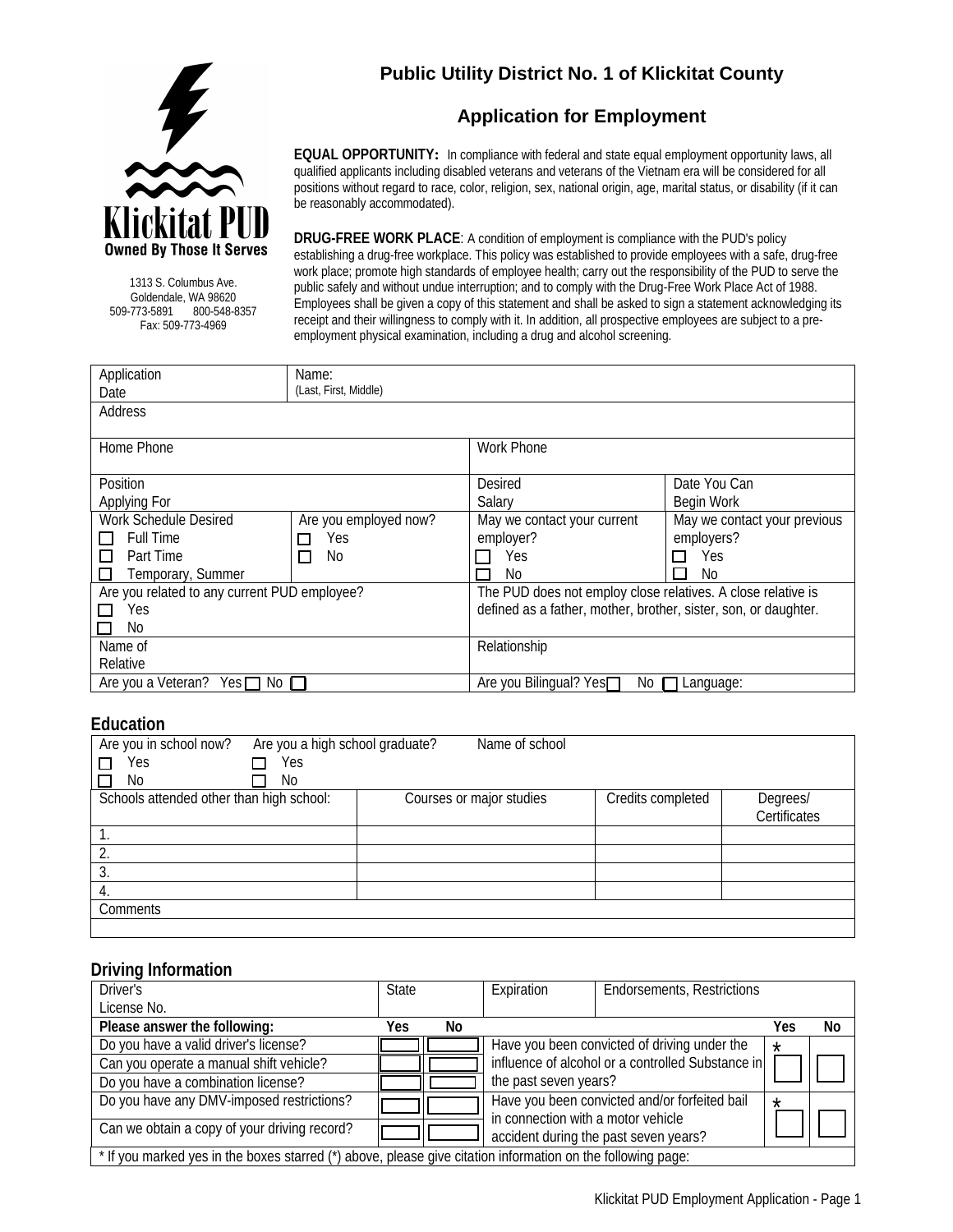| Date                                       | Place | Violation |  |
|--------------------------------------------|-------|-----------|--|
|                                            |       |           |  |
| Disposition of citation?                   |       |           |  |
| Court and city where you appeared?         |       |           |  |
| Was your license suspended or revoked?     |       |           |  |
| Describe the circumstances of the citation |       |           |  |
|                                            |       |           |  |

# **Legal Information**

| Yes. | No. |  |
|------|-----|--|
|      |     |  |
|      |     |  |
|      |     |  |
|      |     |  |
|      |     |  |

## **Employment History**

| Employer                                   | Address         |                            |               |
|--------------------------------------------|-----------------|----------------------------|---------------|
| Position Held                              | From<br>(Mo/Yr) | $\overline{10}$<br>(Mo/Yr) | <b>Salary</b> |
| <b>Immediate Supervisor</b><br>Name, Title |                 | Phone                      |               |
| Duties and Responsibilities                |                 |                            |               |
|                                            |                 |                            |               |
| Reason for Leaving                         |                 |                            |               |
| Employer                                   | <b>Address</b>  |                            |               |
| <b>Position Held</b>                       | From<br>(Mo/Yr) | $\overline{10}$<br>(Mo/Yr) | Salary        |
| Immediate Supervisor<br>Name, Title        |                 | Phone                      |               |
| Duties and Responsibilities                |                 |                            |               |
|                                            |                 |                            |               |
| Reason for Leaving                         |                 |                            |               |
| Employer                                   | <b>Address</b>  |                            |               |
| <b>Position Held</b>                       | From<br>(Mo/Yr) | T <sub>0</sub><br>(Mo/Yr)  | Salary        |
| <b>Immediate Supervisor</b><br>Name, Title |                 | Phone                      |               |
| Duties and Responsibilities                |                 |                            |               |
|                                            |                 |                            |               |
| Reason for Leaving                         |                 |                            |               |
|                                            |                 |                            |               |